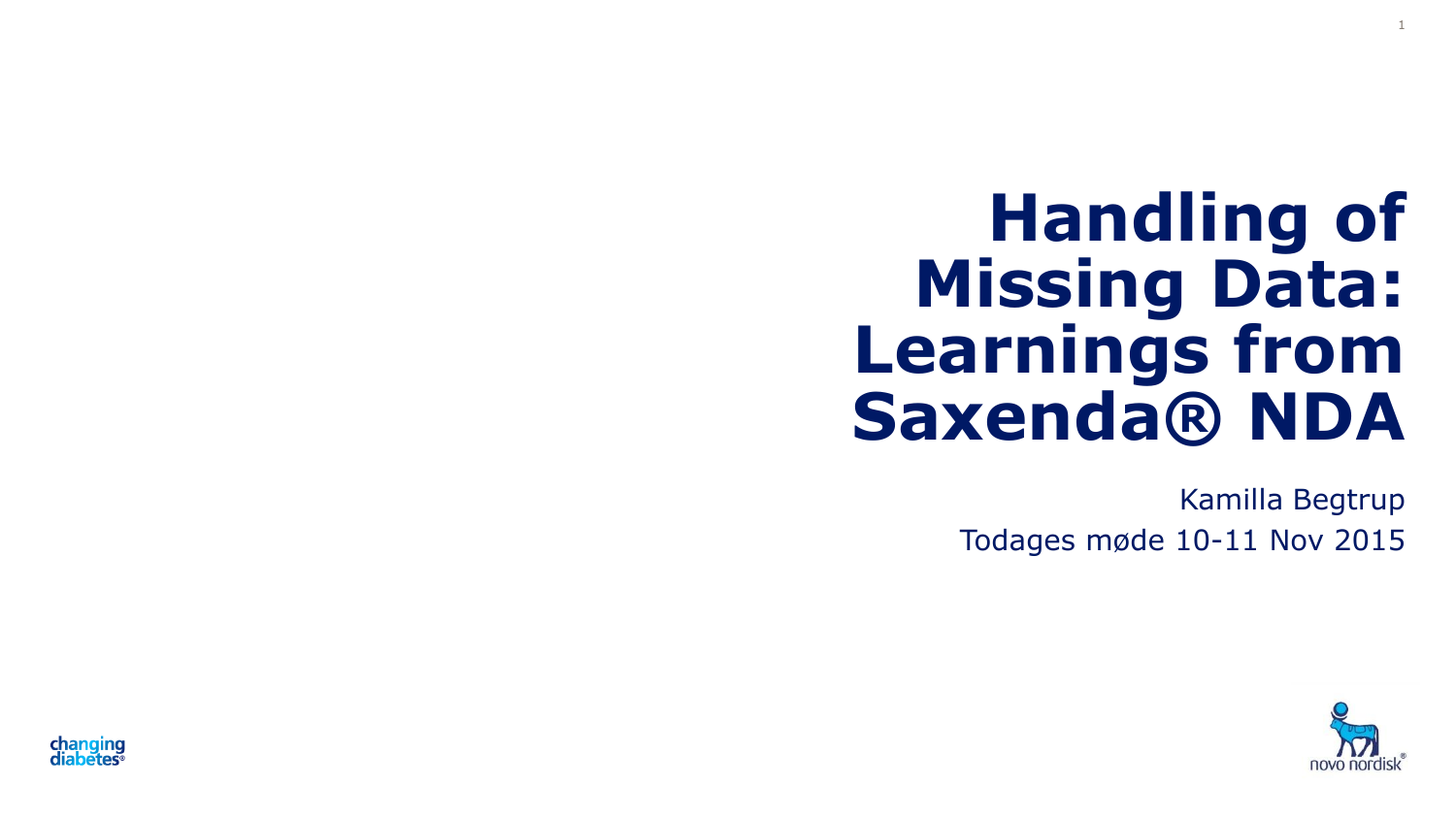- Background
- Steps taken to address the missing data problem
- Results
- FDA evaluation
- Summary and conclusion



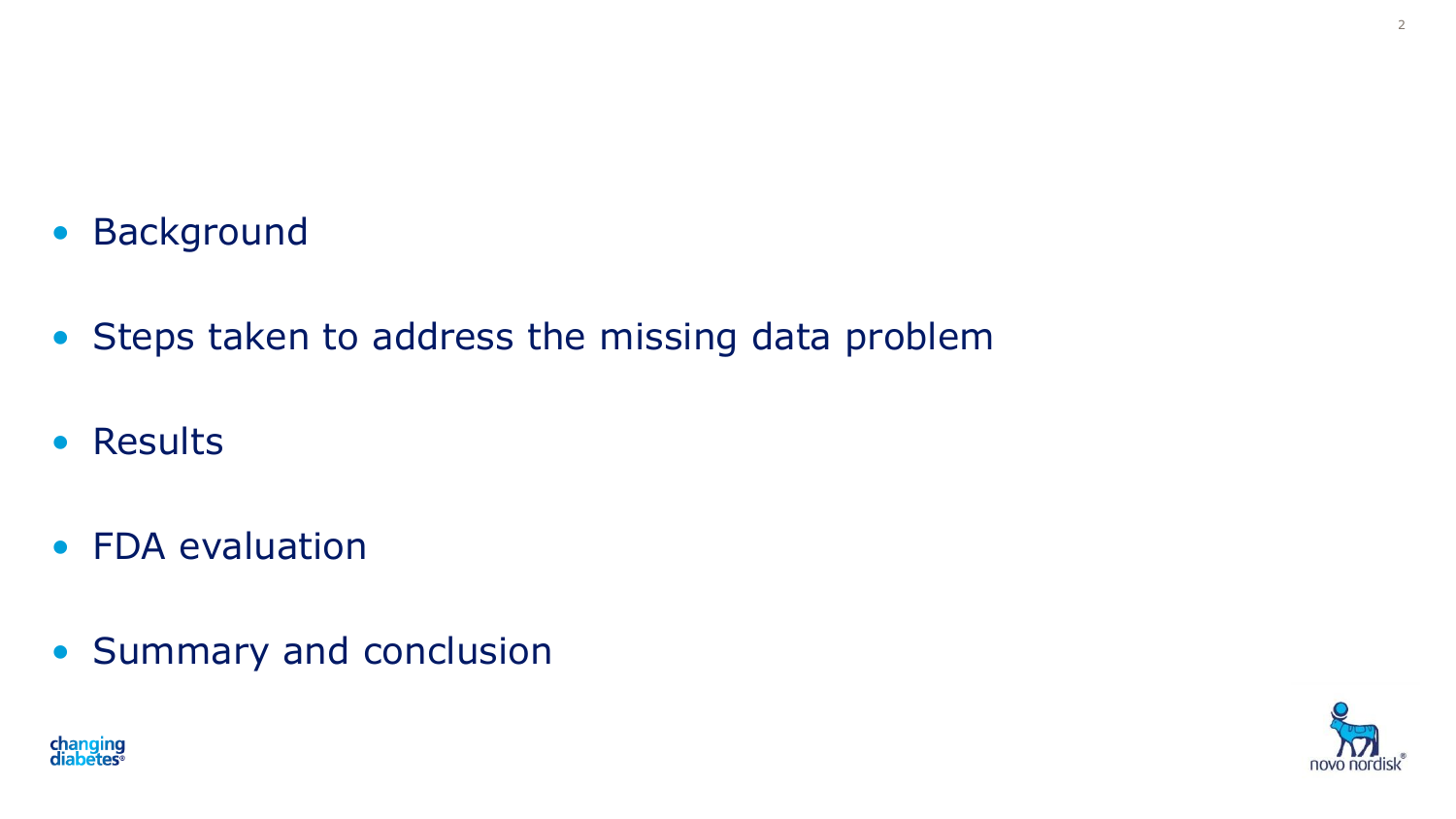### **Background**

- Saxenda® (Liraglutide 3.0 mg) intended for weight management
- New drug application (NDA) submitted to FDA December 2013
- Advisory committee meeting (AdCoM) held on September 11<sup>th</sup> 2014
- Approved December 2014
- Phase 3 program
	- 3 placebo controlled trials of 56 week duration (body weight)
		- First trial initiated  $\sim$  5 years prior to NDA
	- 1 placebo controlled trial of 32 week duration (sleep apnoea)



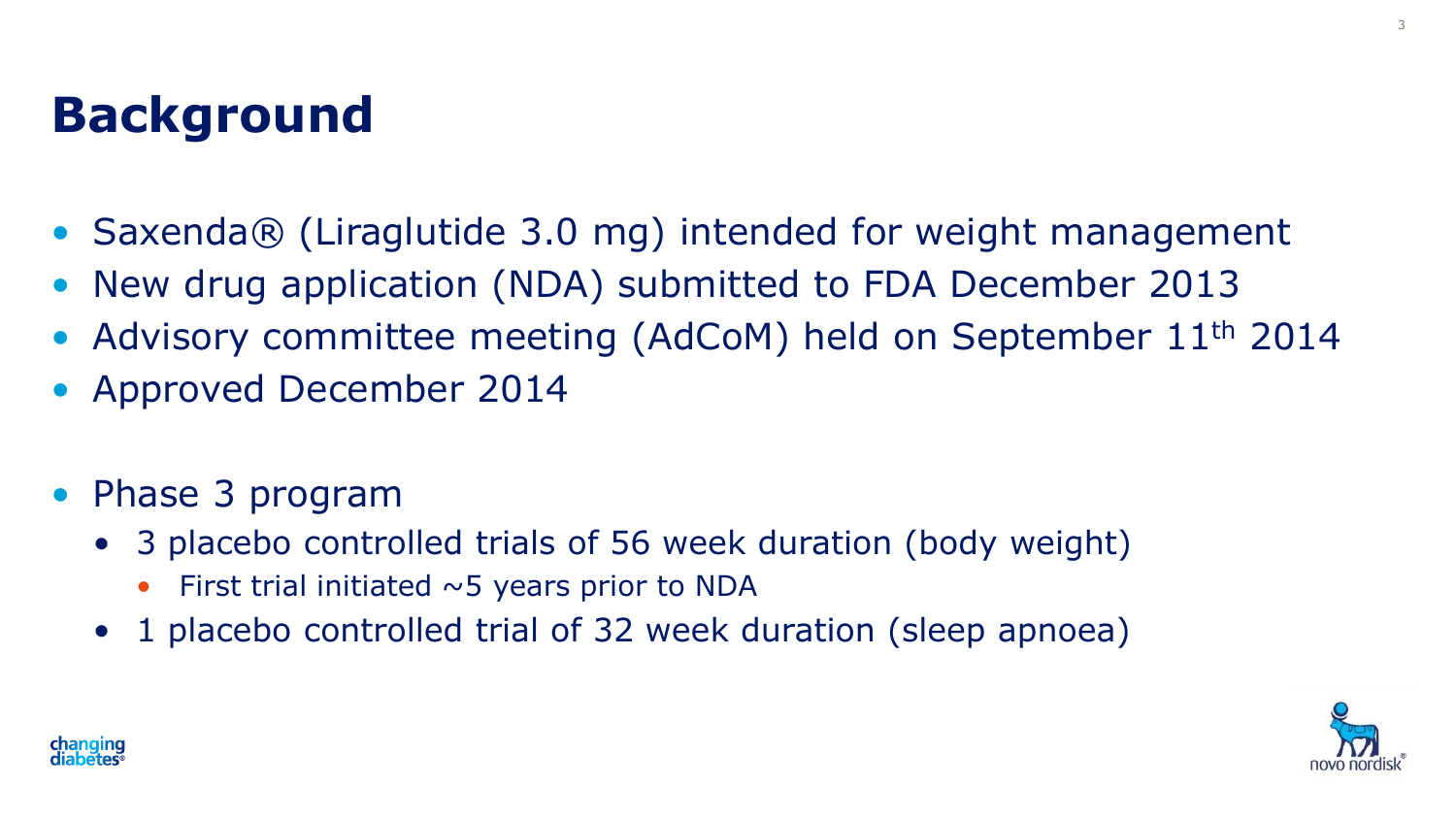### **Weight management guideline:**

- Full analysis set (FAS) should be all randomised with a post baseline observation
- Primary analysis should be based on last observation carried forward (LOCF)
- A product can be considered effective if after 1 year of treatment

#### **either**

• difference in mean weight loss between active and placebo is at least 5 % and statistically significant

#### **or**

• proportion of subjects losing at least 5 % weight in active group is at least 35 %, is appr. double the proportion in placebo, and the difference between groups is statistically significant



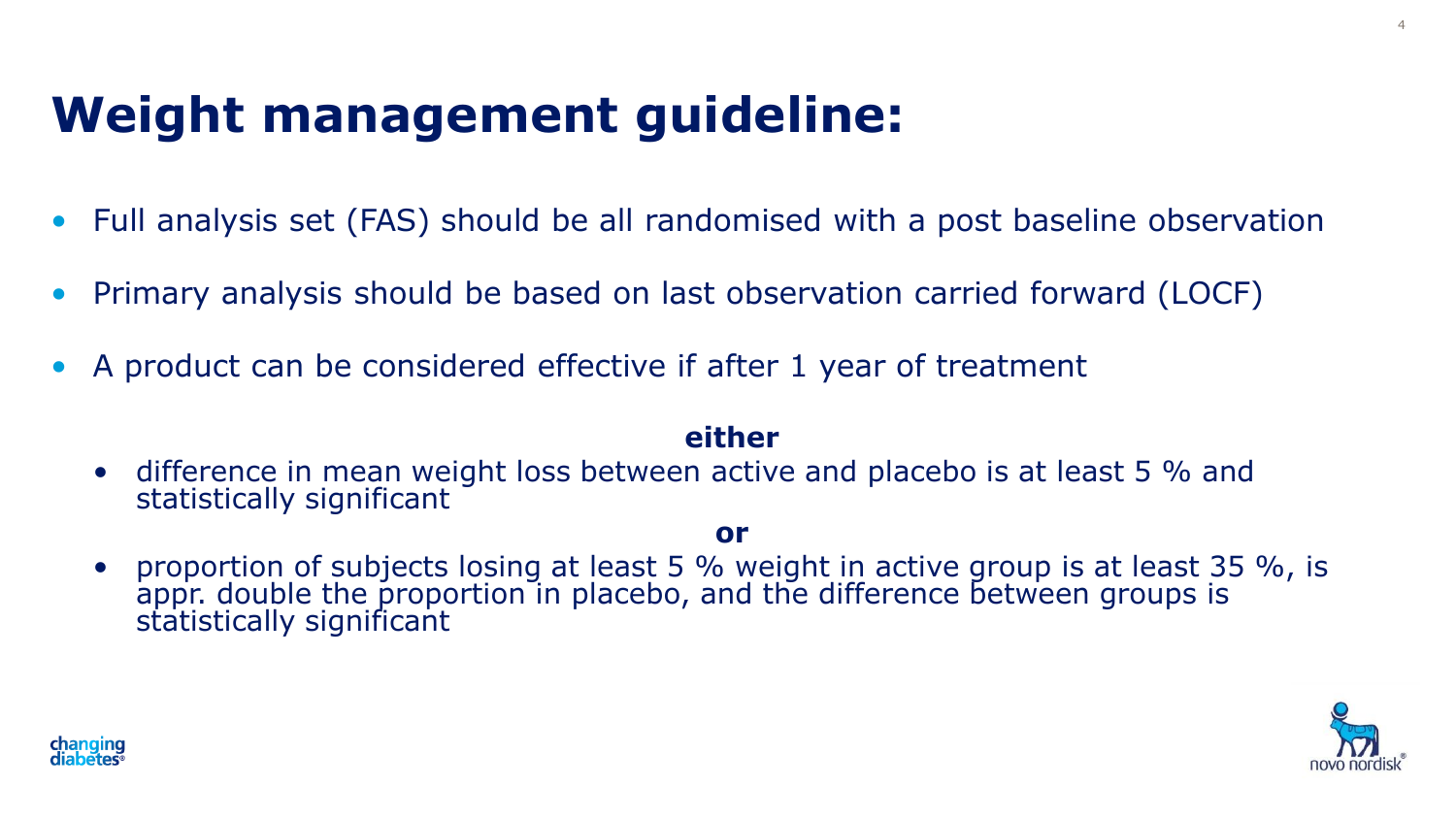# **Trial Design – Largest phase 3 trial**



Randomization 2:1. Stratification by pre-diabetes status at screening (2010 criteria<sup>95</sup>) and by BMI (230 kg/m<sup>2</sup> or  $\leq$ 30 kg/m<sup>2</sup>). Between 0 and 4 weeks liraglutide dose was escalated by 0.6 mg/week increments up to 3.0 mg.

- Parallel group, placebo controlled, double-blind
- Co-primary endpoints:
	- percent change in body weight at week 56
	- Proportion losing at least 5% at w56
	- Proportion losing more than 10% at w56
- Tested hierarchically to preserve the family-wise type I error at 5%

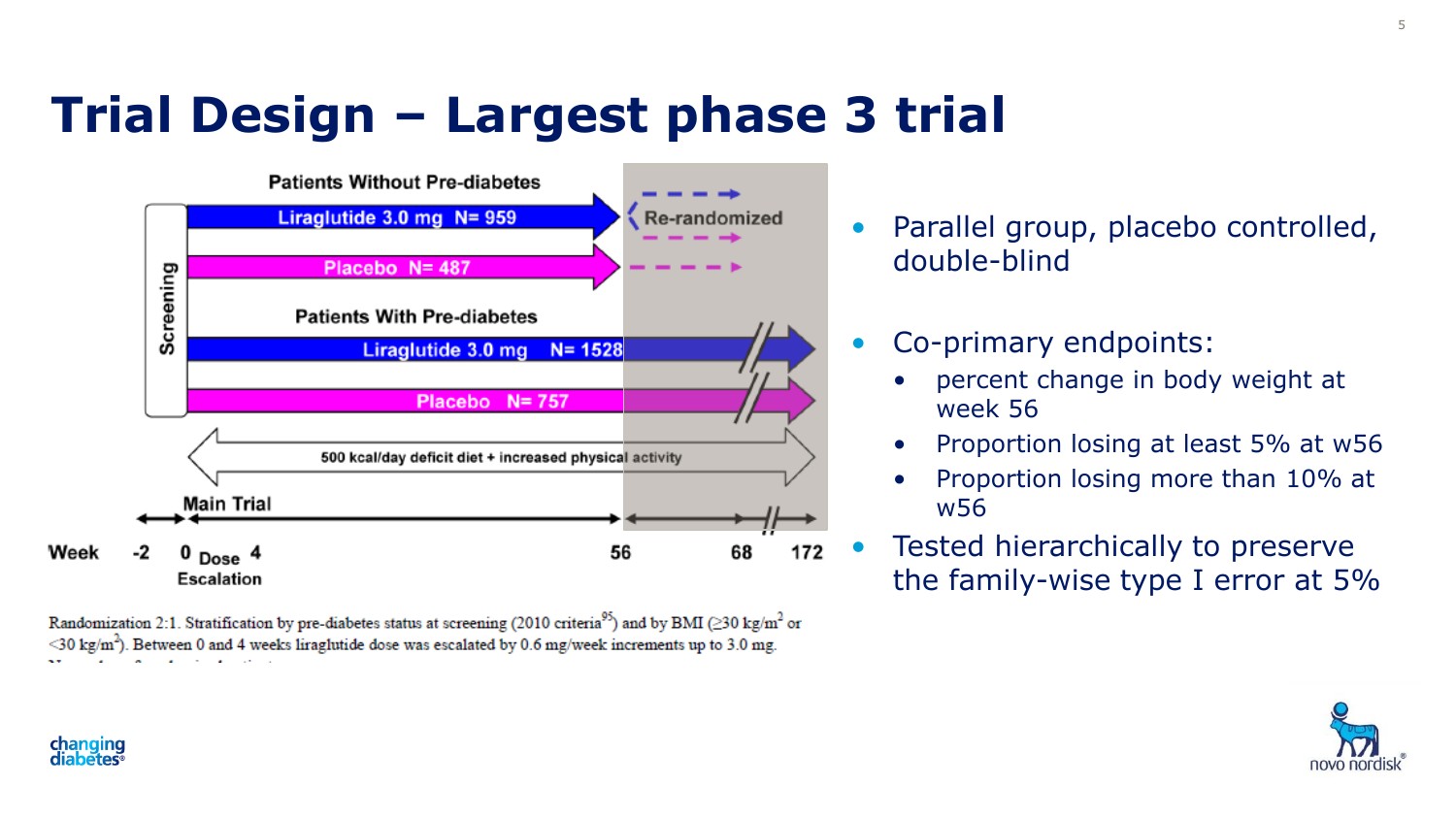### **Body weight change from baseline (%) – Trial 1839**



Data are observed means with standard error bars for patients completing each visit (numbers [N] completing are shown at the end of the curves). The estimated mean weight loss and treatment difference for patients included in the analysis



changing<br>diabetes<sup>®</sup>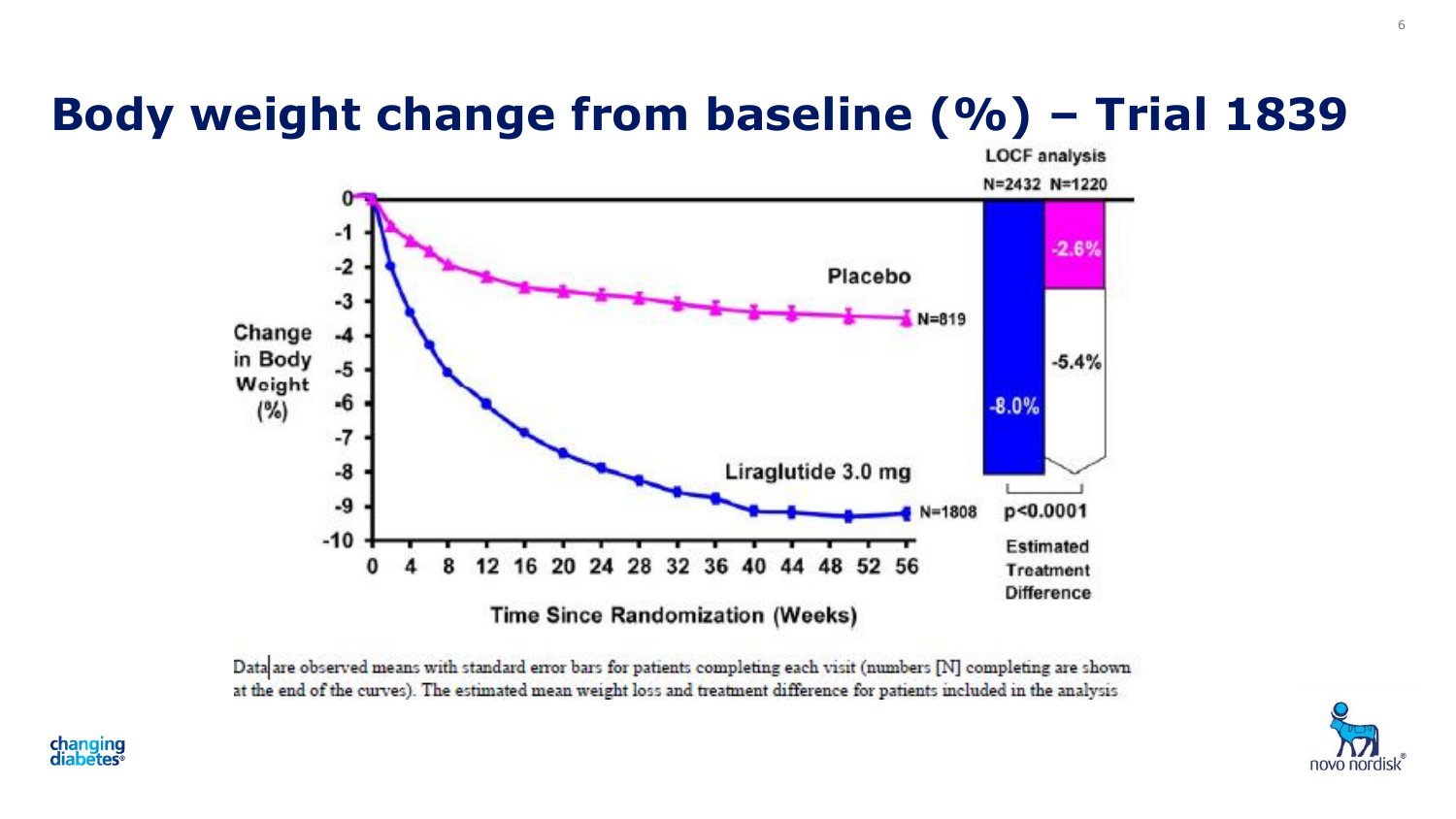# **Addressing missing data**

- Withdrawn patients invited for nominal week 56 (end-of-trial) visit to assess bodyweight (primary endpoint) and collect AE information
- Several sensitivity analyses using different imputation techniques carried out
	- Most pre-specified at protocol level
	- Some additional for the NDA
- Description of missing data patterns through plots
	- Withdrawal patterns and differences between arms have an impact on how the various missing data imputations works



7

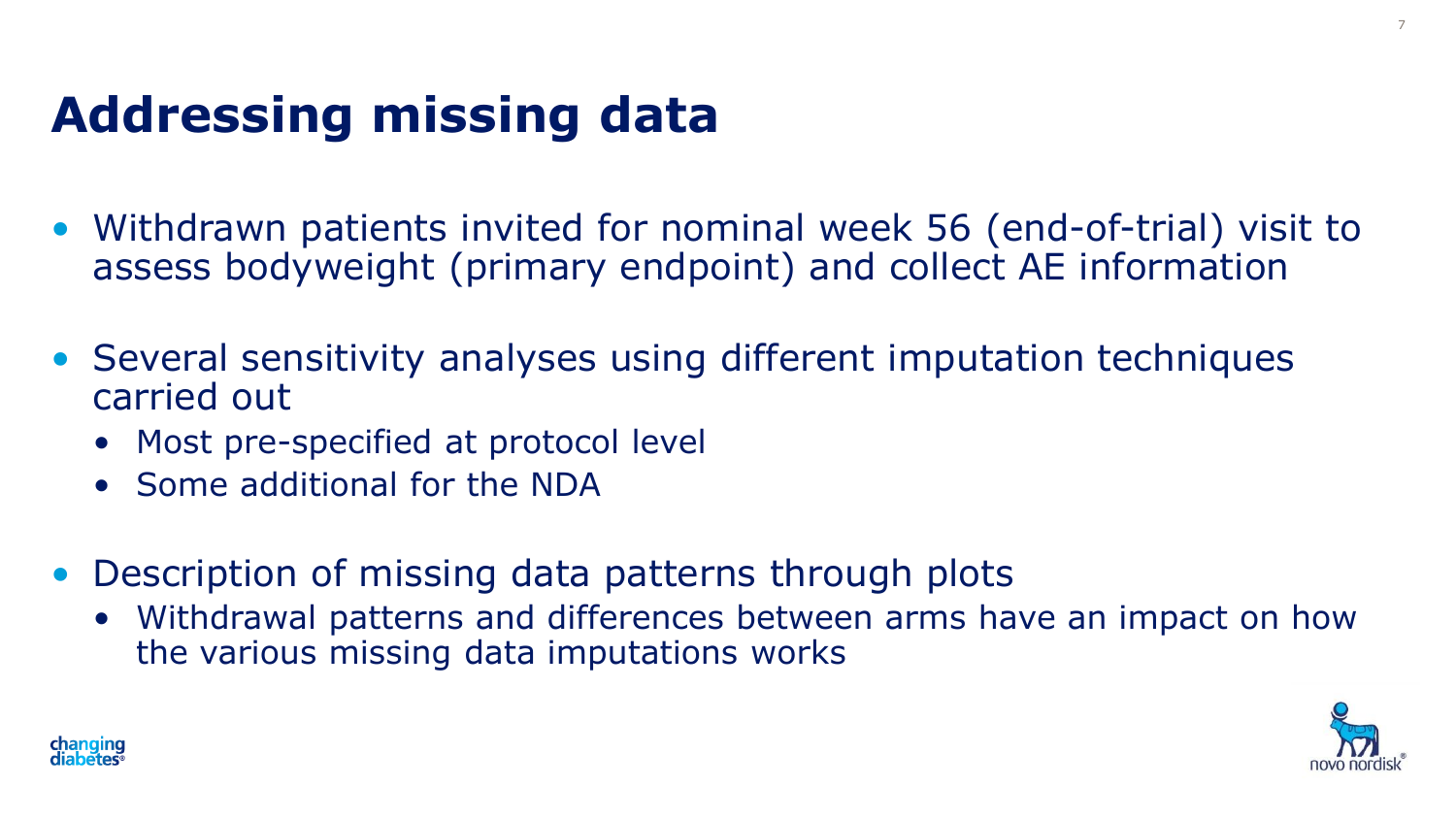## **Missing data**

|              | <b>Withdrawn</b>                 |         | <b>Withdrawn due to</b><br><b>Adverse events</b> |         | <b>Withdrawn due to</b><br>ineffective therapy |         |
|--------------|----------------------------------|---------|--------------------------------------------------|---------|------------------------------------------------|---------|
| <b>Trial</b> | Liraglutide<br>3.0 <sub>mg</sub> | Placebo | Liraglutide<br>3.0 <sub>mg</sub>                 | Placebo | Liraglutide<br>$3.0$ mg                        | Placebo |
| 1839         | 28.1%                            | 35.6%   | 9.6%                                             | 3.6%    | 0.9%                                           | 2.9%    |
| 1923         | 25.0%                            | 30.5%   | 8.5%                                             | 8.6%    | 0.0%                                           | 1.1%    |
| 1922         | 23.4%                            | 34.0%   | 9.2%                                             | 3.3%    | $0.0\%$                                        | 1.4%    |
| 3970         | 25.6%                            | 20.7%   | 11.1%                                            | 3.4%    | 1.1%                                           | 0.6%    |



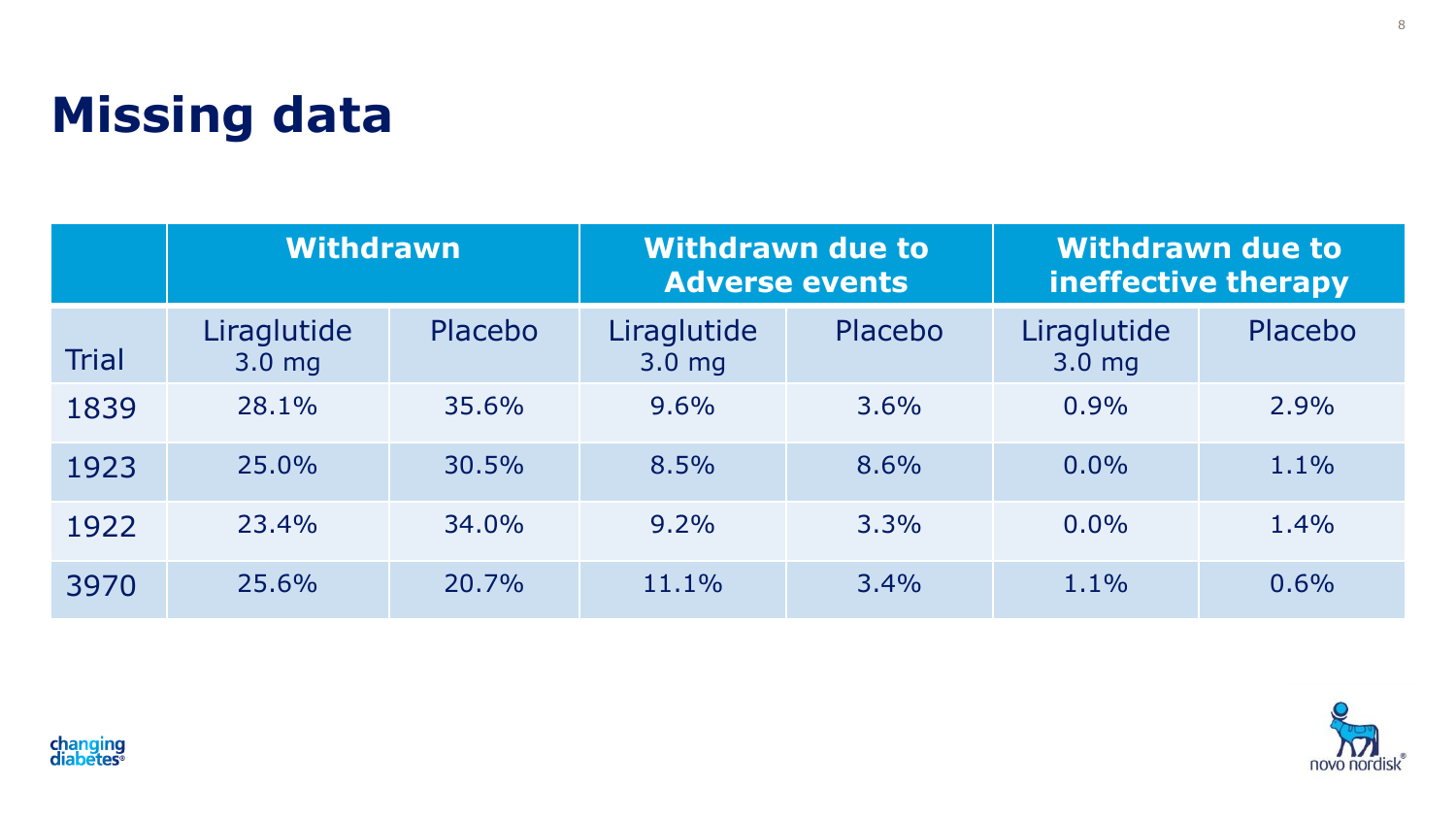### **Missing data patterns**

Time to discontinuation

changing<br>diabetes<sup>®</sup>



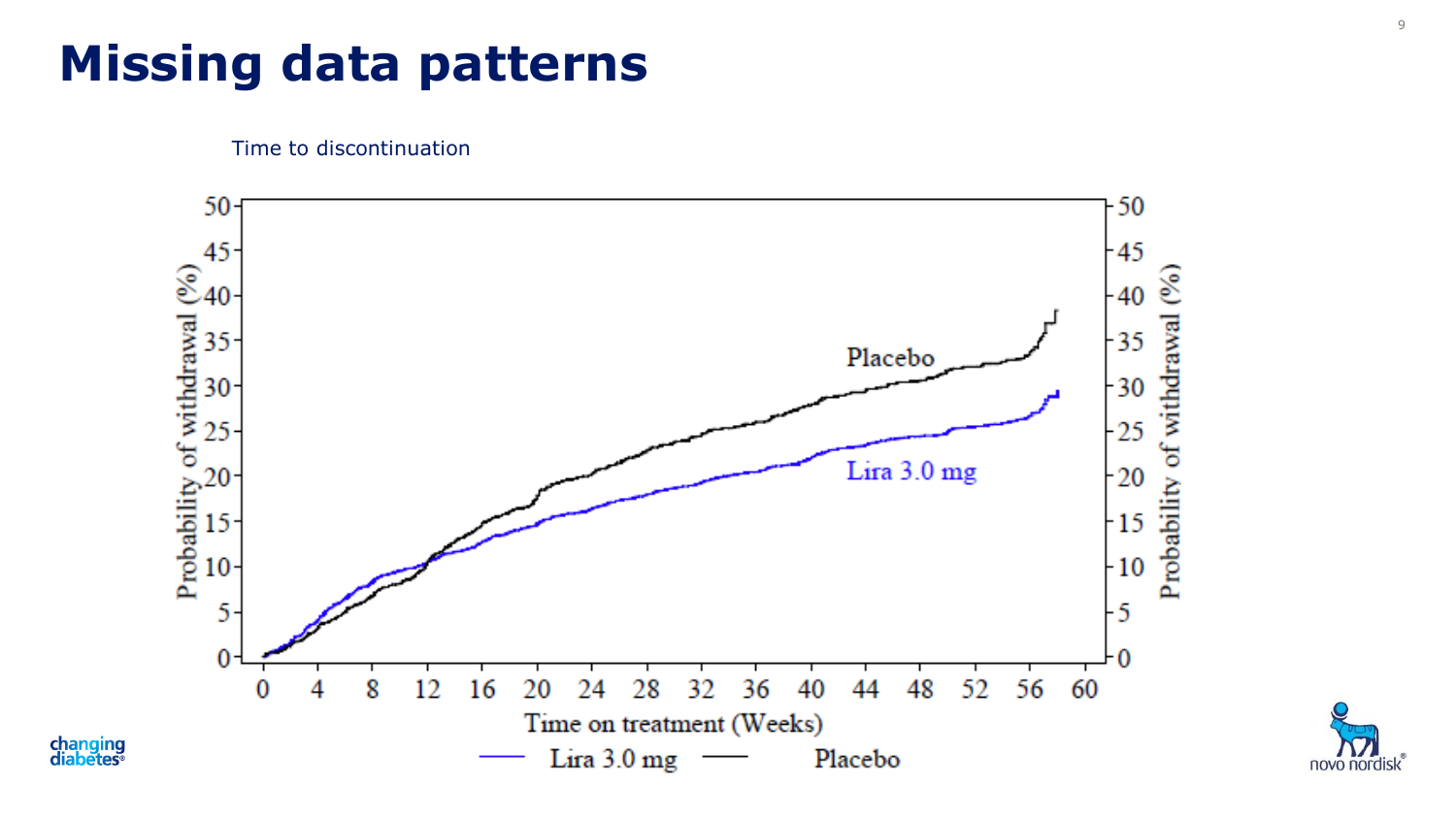### **Body weight change by last available on-drug measurement**



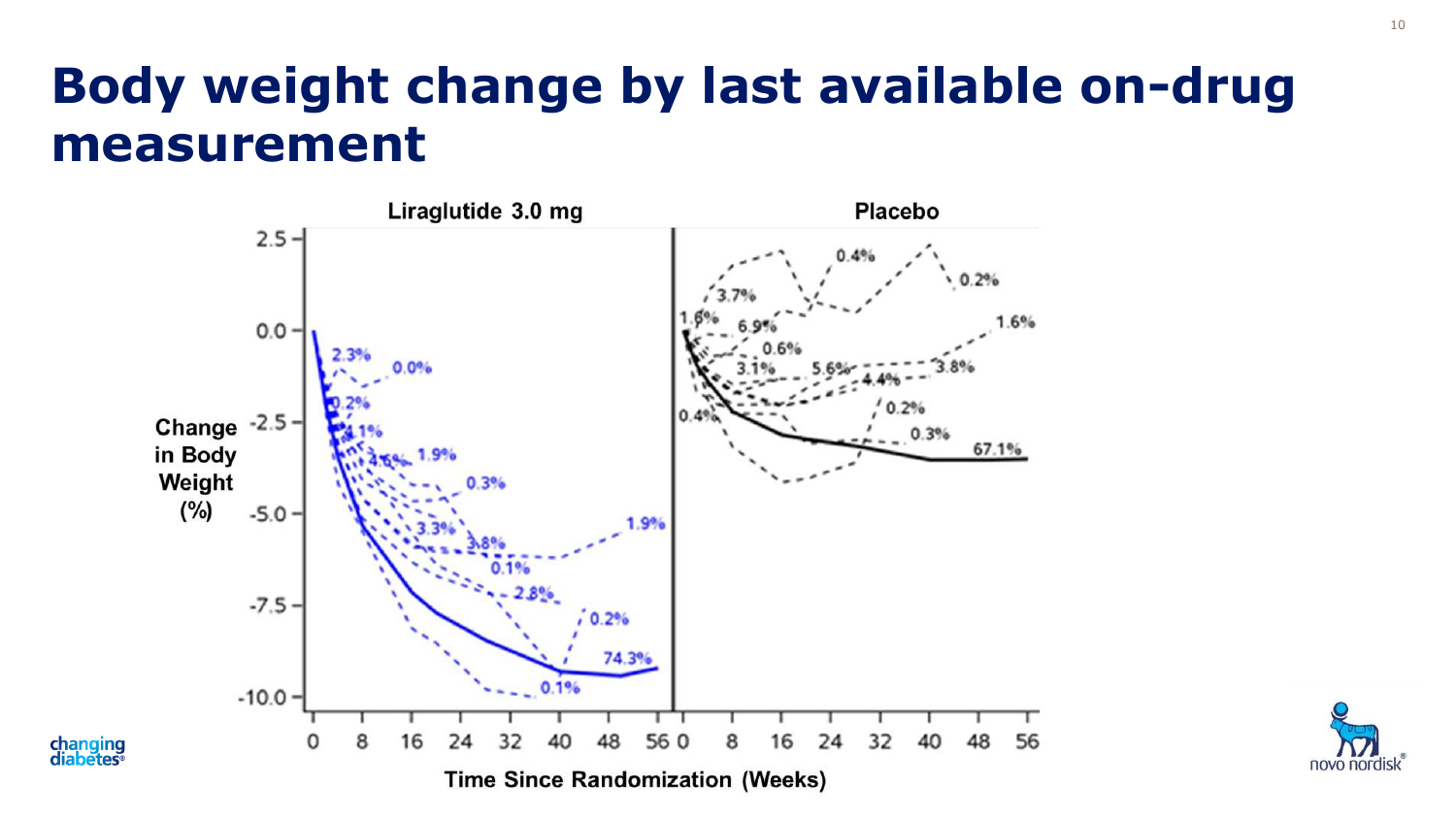# **Proportion of withdrawn patients returning for week 56 visit – Retrieved drop-outs (RD)**

| <b>Trial</b> | Liraglutide<br>3.0 <sub>mg</sub> | Placebo   |
|--------------|----------------------------------|-----------|
| 1839         | 28.2%                            | 24.5%     |
| 1923         | 37.5%                            | 40.0%     |
| 1922         | 38.6%                            | 32.4%     |
| 3970         | <b>NA</b>                        | <b>NA</b> |



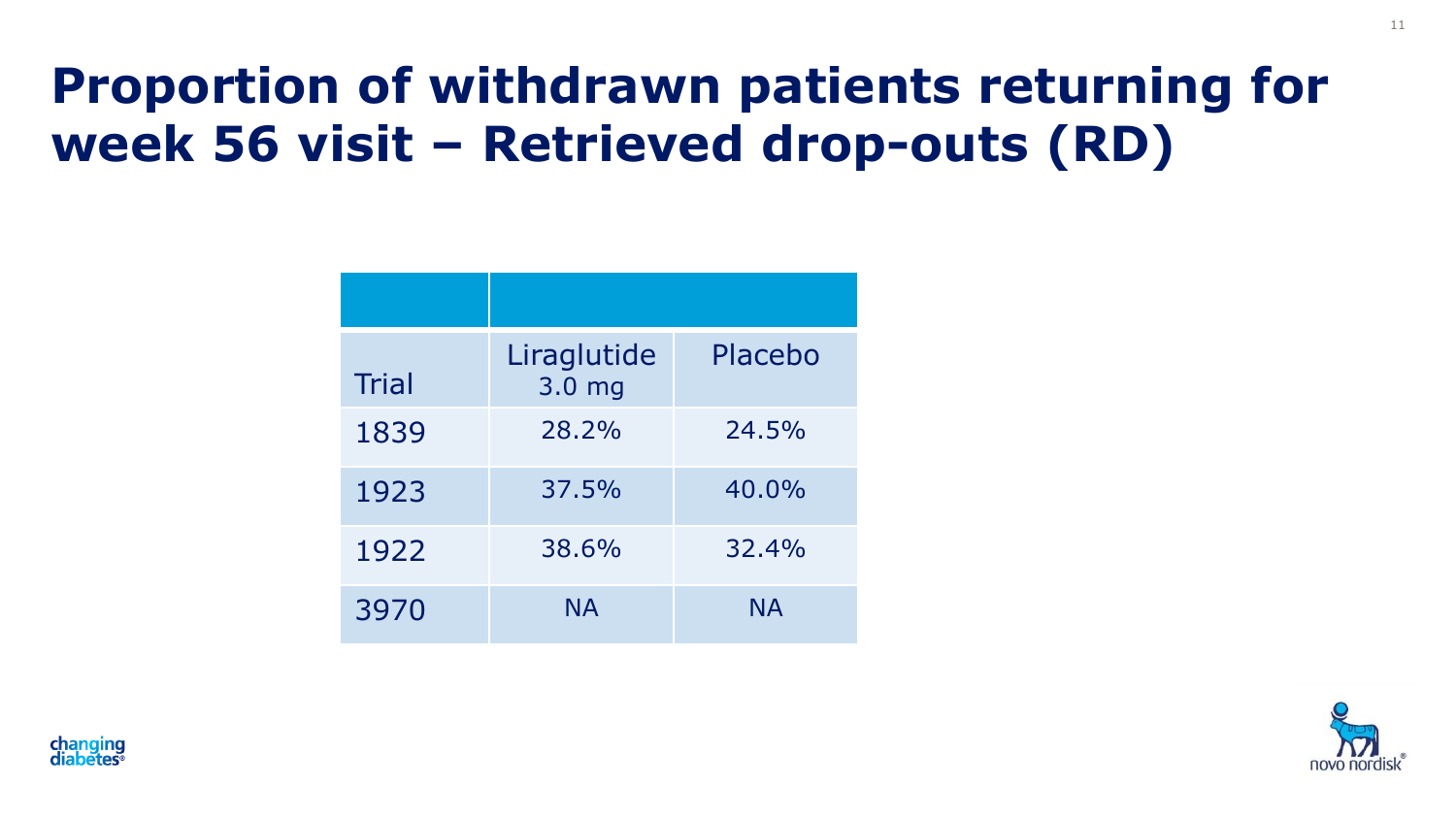# **Imputation considerations**

- Reasons for the missing data
	- Missing completely at random (MCAR)
	- Missing at random (MAR)
	- Missing not at random (MNAR)
- Imputations should preferably take the uncertainty of the imputed value into account
	- multiple imputation versus single imputation
- What is the scientific question of interest the "estimand". E.g,:
	- ideal treatment effect that could have been reached if all patients had fully adhered (de-jure)
	- treatment effects that occur when full adherence to treatment is lacking (de-facto)
	- The estimand concept was not used in the NDA



"Well, this certainly explains much of the company's missing data. Who else thought the 'DEL' key on their computer was for delegating

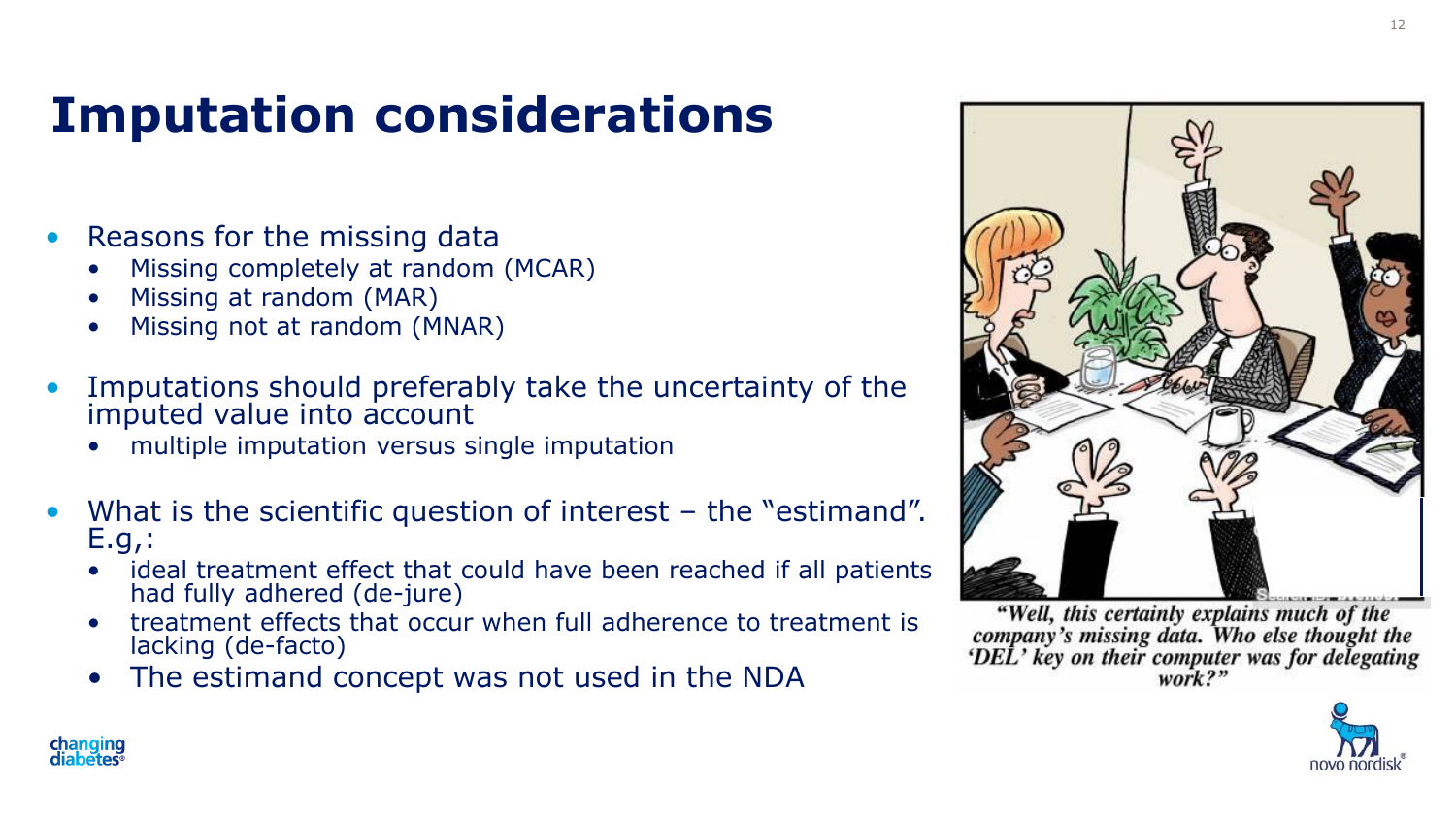### **Analyses of % change in body weight**

- LOCF (primary)
- 2. "Retrieve drop-out": Using follow-up BW if available (30%) -rest imputed by LOCF
- 3. MMRM (cont. endpoint)
- MI with sequential CR-type imputation
- 5. Completers only
- 6. LOCF plus BOCF for patients without postbaseline assessment
- 7. BOCF for all withdrawals not increasing weight during trial otherwise the observed weight increase was used as imputed value

1-5 : FAS defined as all patients with post baseline measurements, 6-7: All randomised

LOCF: last observation carried forward, BOCF: baseline observation carried forward, BW: Body weight MMRM: mixed model repeated measurements, MI: Multiple imputation, CR: Copy reference



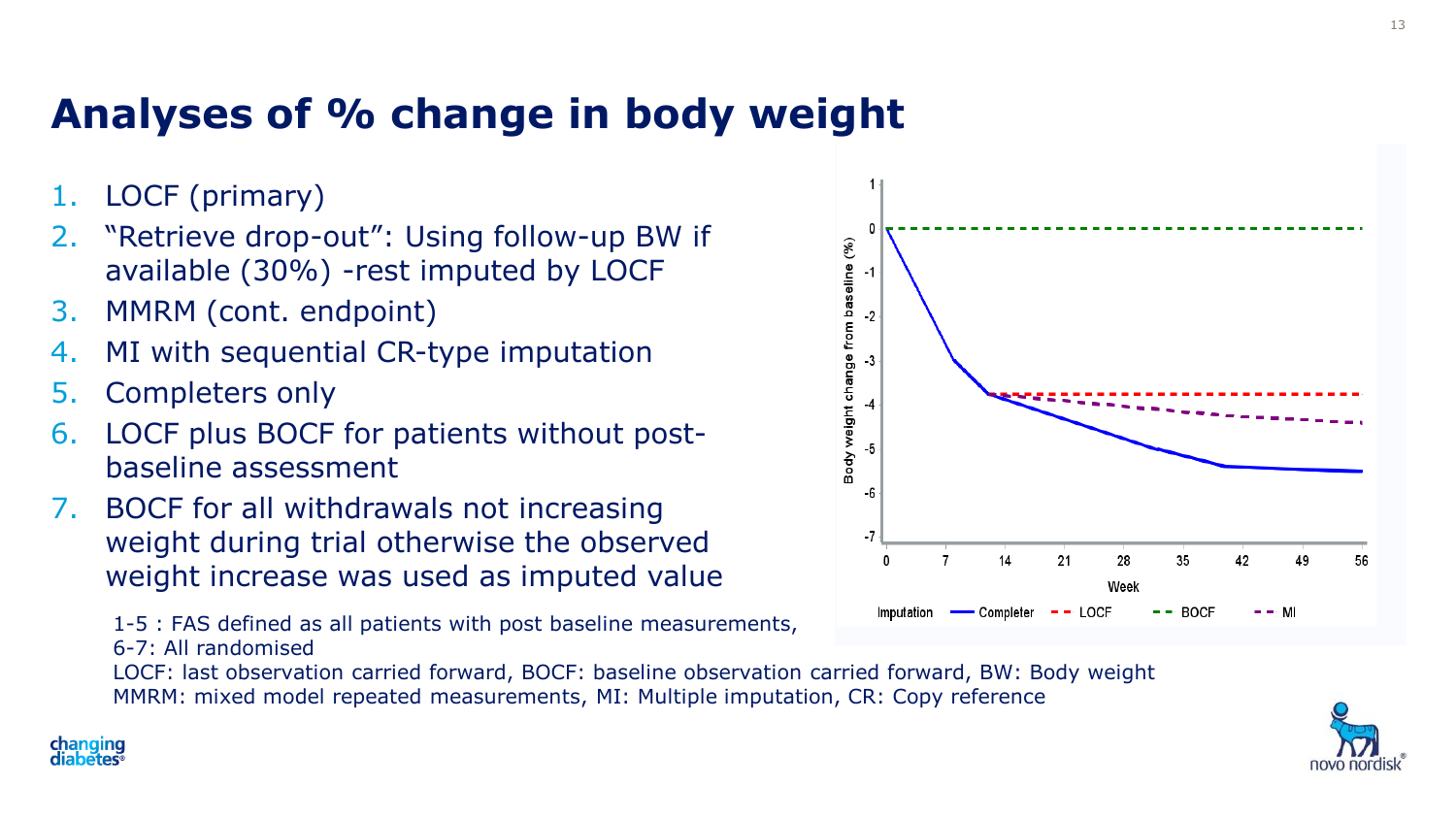### **Repeated measures - MMRM**

- Utilises all post baseline observations in the estimation of treatment difference at end-of-trial
- Assumes data are MAR response trajectories for patients withdrawing from treatment are comparable to those for similar patients that complete treatment
- Estimate what would have been the result at the end of the trial had all patients remained in the trial and on treatment (a de-jure estimand addressing efficacy)



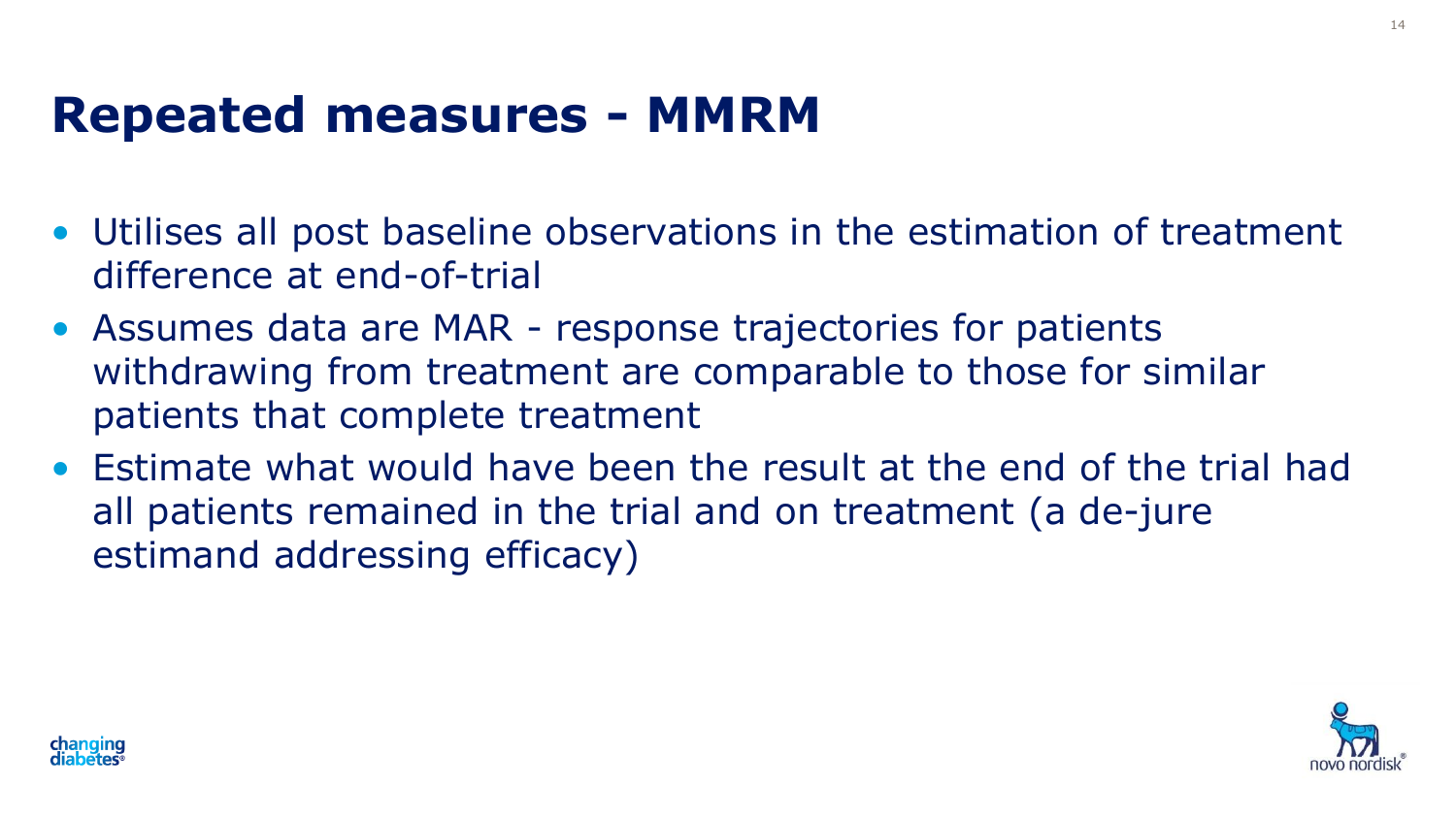### **Missing at random (MAR)**

• Example: Likely imputations for a patient in the Liraglutide 3.0 mg arm who withdraws after visit 2.



Source: Clinical trials with missing data: a guide for practitioners (2014), M. O'Kelly and B. Ratitch

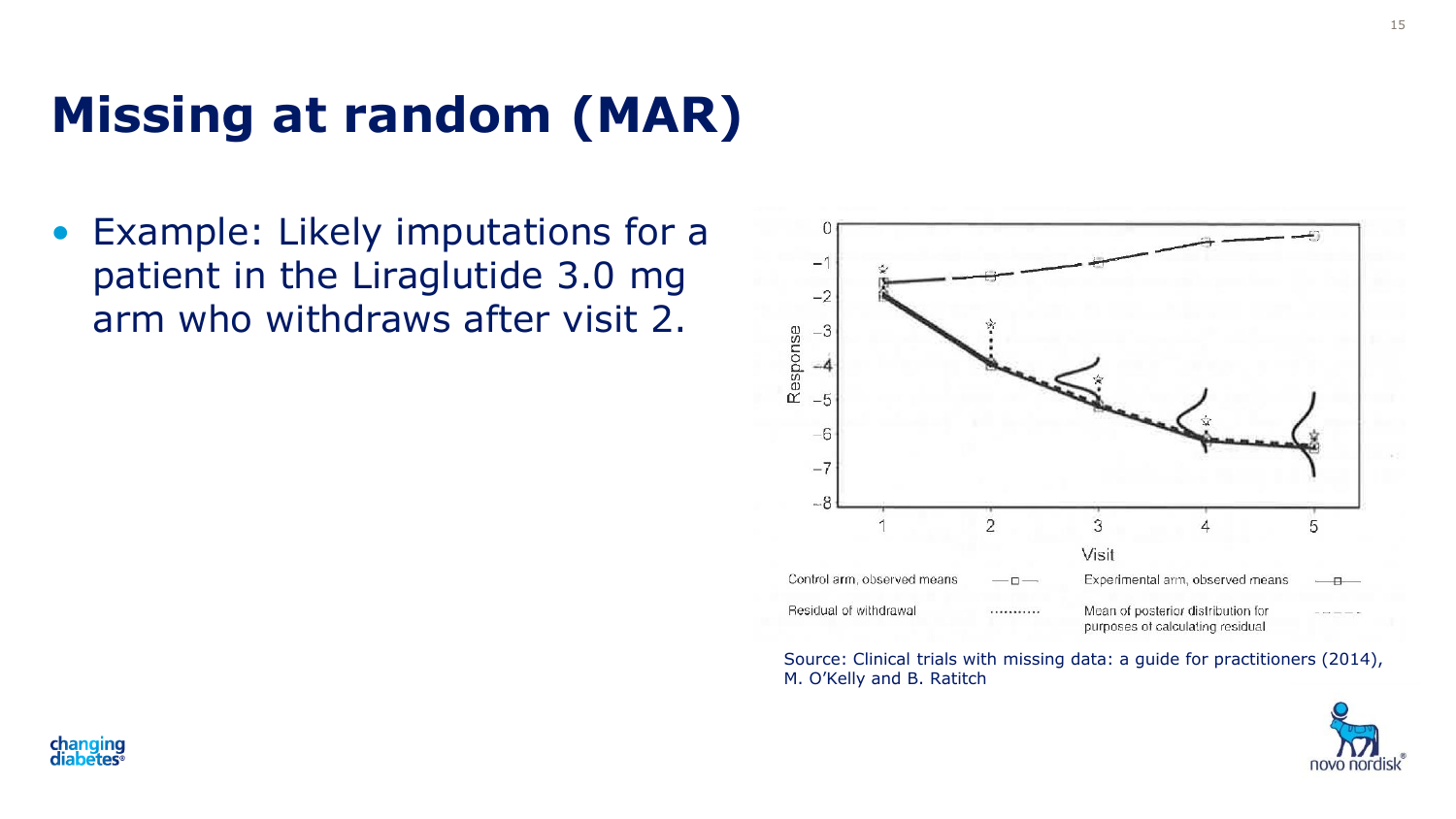### **Multiple Imputation - sequential copy reference type imputation** 16

- 1. Intermittent missing values imputed using a MCMC method to obtain a monotone missing data pattern. 100 copies of dataset generated
- 2. For each copy, ANOVA model with the same factors and covariates as the primary model was fitted to the second post-baseline visit value *for the completing placebo patients*. Estimated parameters, and their variances, from this model were used to impute missing values at the second post-baseline visit for WD patients in both treatment groups.
- 3. Missing values at the next planned visit imputed in the same manner, but also included the body weight value from the previous visit as a covariate in the model.
	- Repeated stepwise for all available planned visits.
- 4. Estimates and SDs for the 100 data sets were pooled to one estimate and associated SD using Rubin's rule



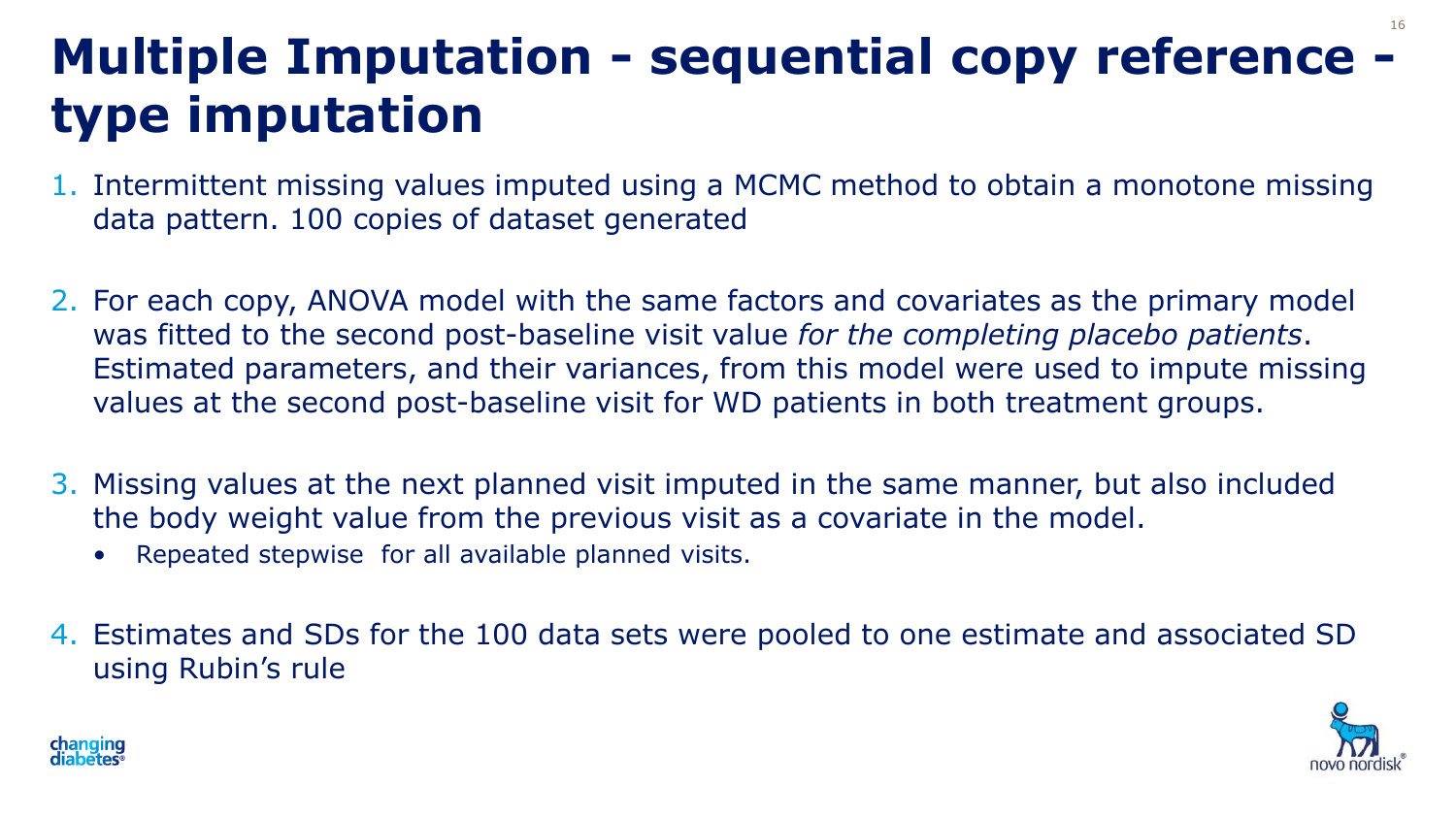### **Multiple Imputation - sequential CR-type imputation**

• Estimate what would have been the result at the end of the trial had all patients remained in trial and on diet an exercise after treatment discontinuation

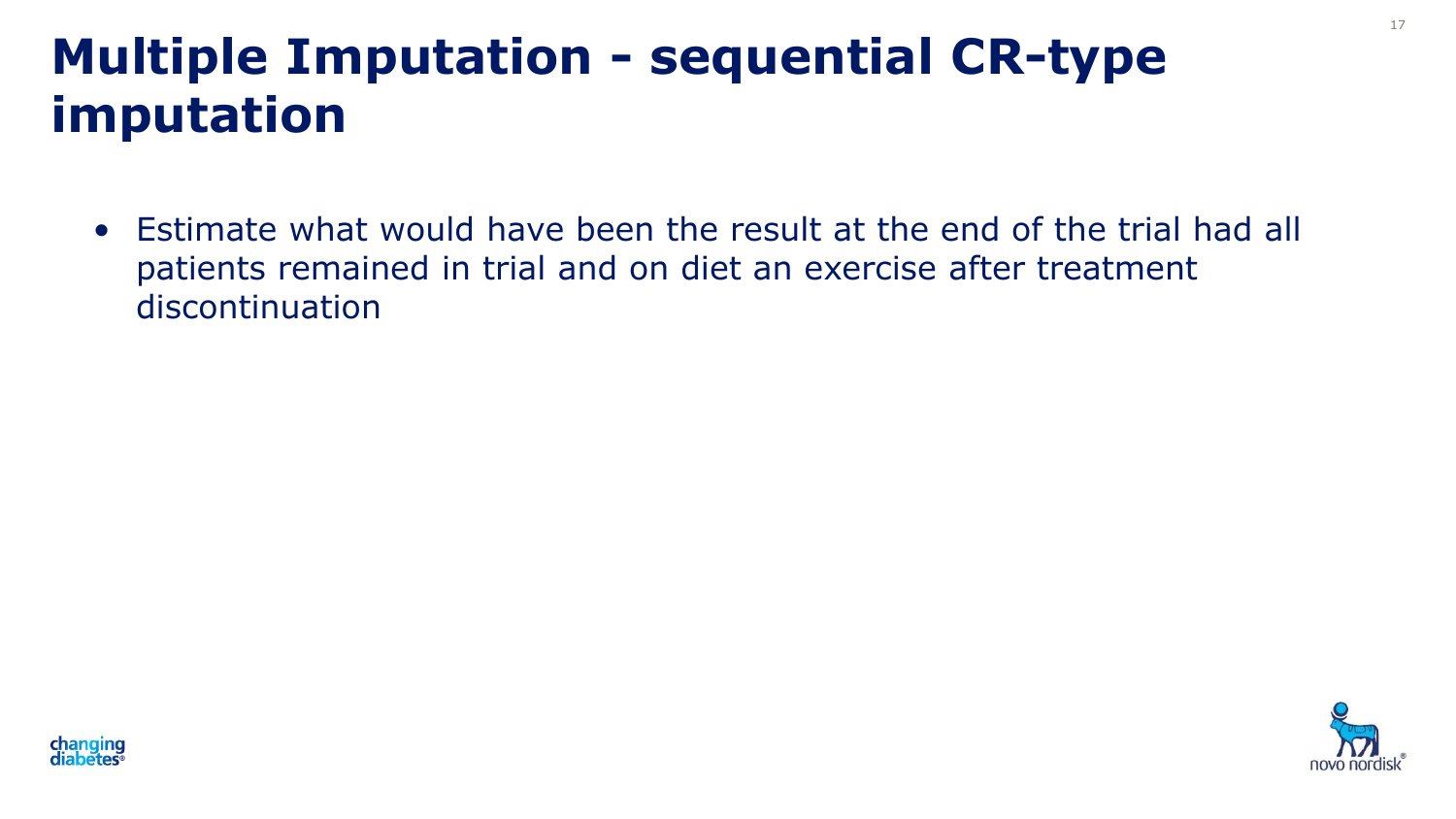## **Copy reference**

- ITT-like approach. The treatment effect gradually disappear after it has been discontinued.
- The patient's missing values when imputed will look like a rather successful patient in the reference group



Source: Clinical trials with missing data: a guide for practitioners (2014), M. O'Kelly and B. Ratitch

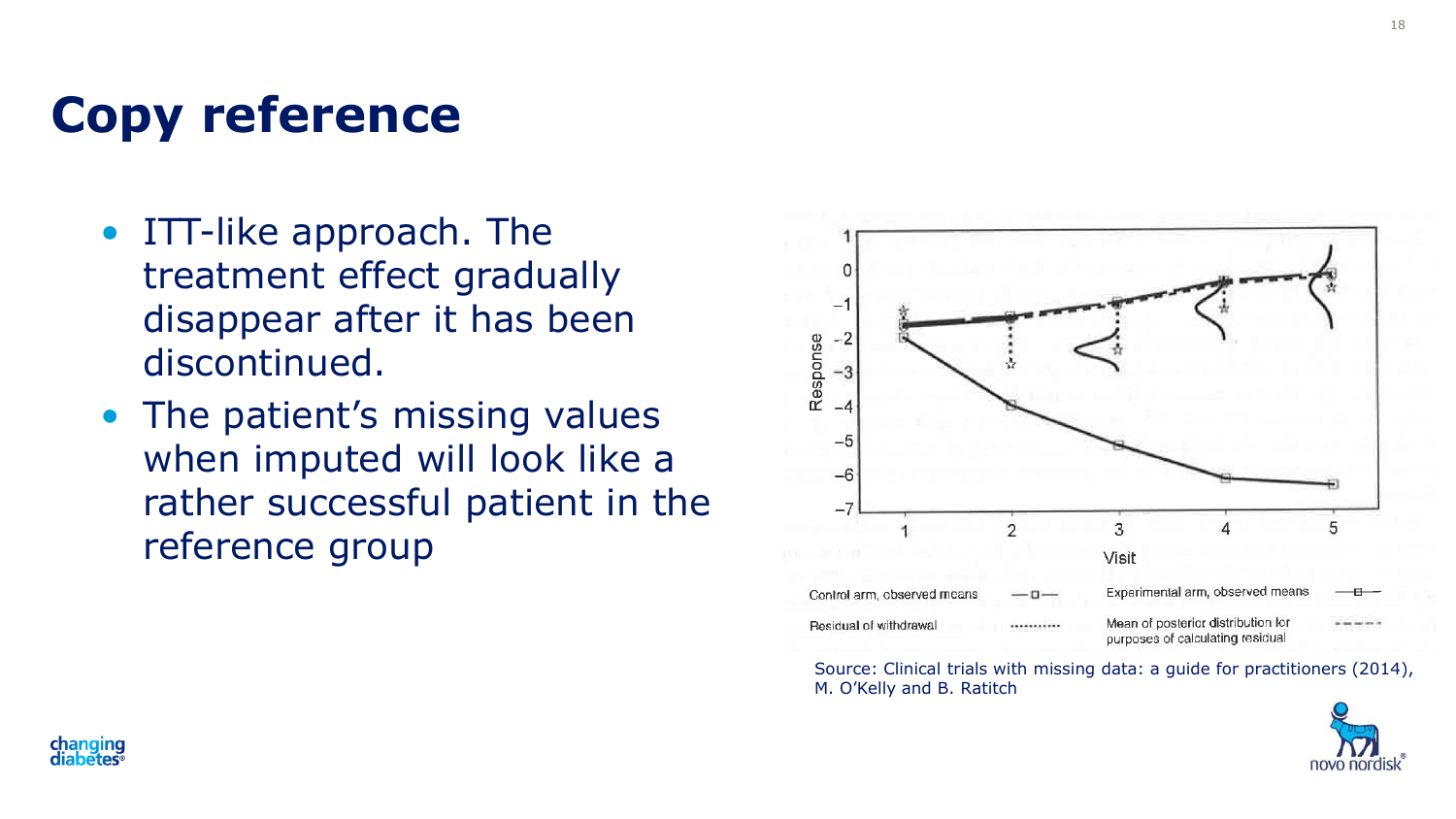### **Sensitivity Analyses of Change in Body Weight (%) – Trial 1839**



**NDA; FAS at end-of-treatment.** #**All randomized. N, number of patients contributing to analysis. \*All measurements included fasting and non-fasting weight measurements, off drug measurements, and follow-up measurements after 56 weeks of randomization for patients who discontinued.** 

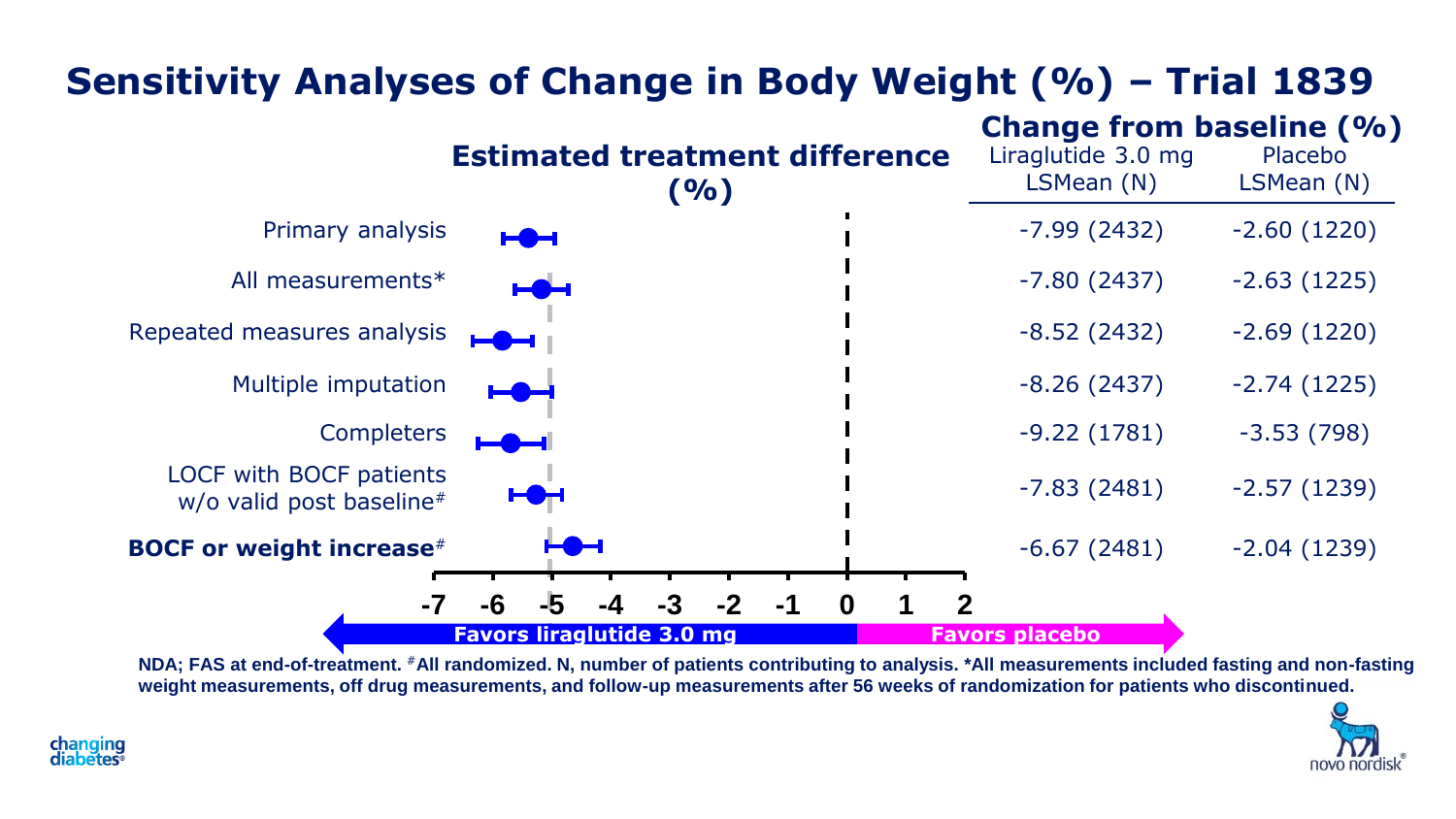### **Sensitivity Analysis for Achieving ≥5% Weight Loss – Trial 1839**



**NDA; FAS at end-of-treatment.** #**All randomized. N, number of patients contributing to analysis. \*All measurements included fasting and non-fasting weight measurements, off drug measurements, and follow-up measurements after 56 weeks of randomization for patients who discontinued.**

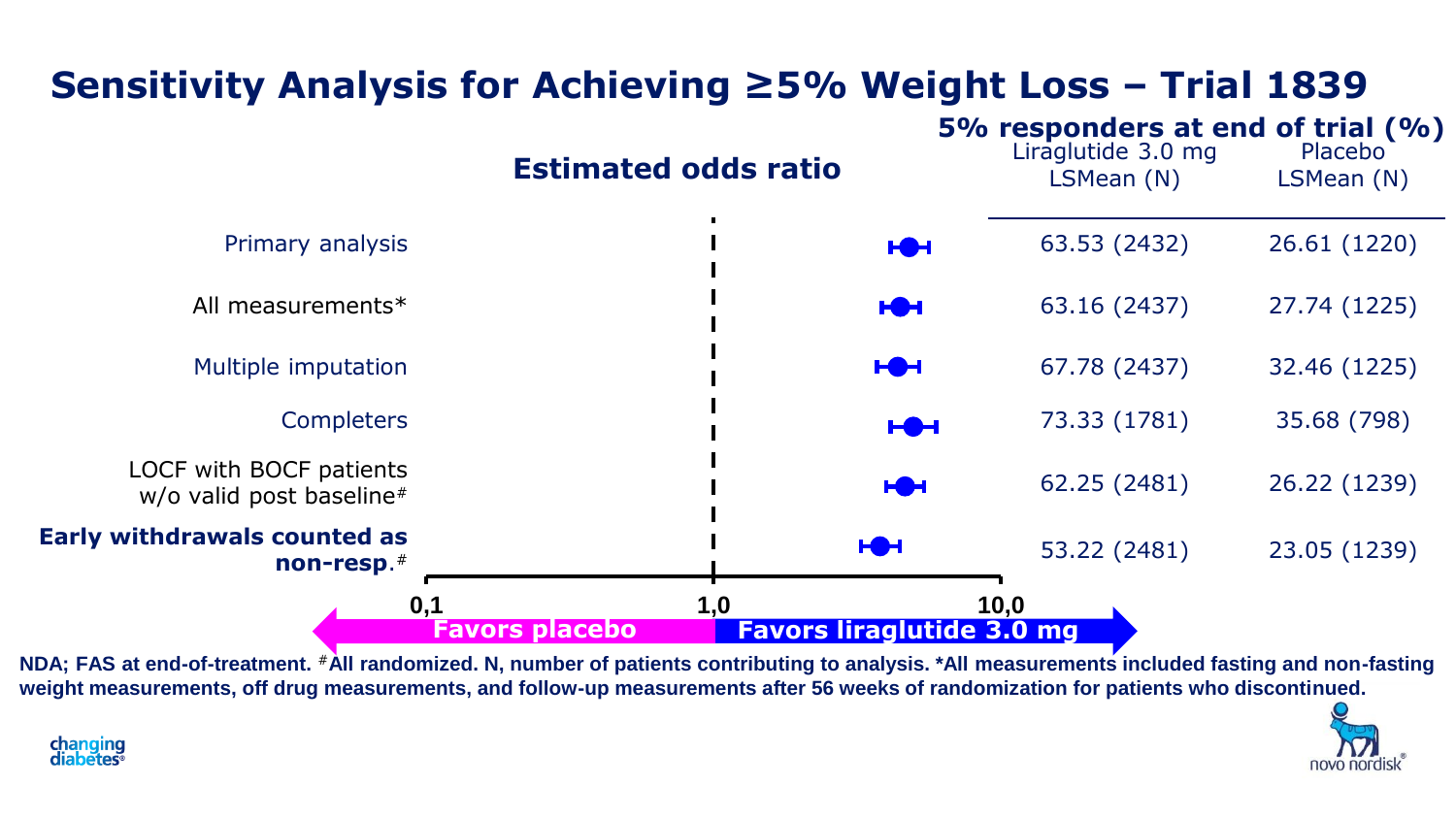# **Feedback - FDA**

- LOCF not acceptable
- FDA considered FAS as being *all randomised*
- NN sensitivity analyses inadequate as they generally reflects a *de-jure* analysis rather than a *de-facto* analysis
	- Multiple Imputation method applied to Per-Protocol like
	- Imputed values do not agree with observed values for retrieved drop-outs in Liraglutide 3.0 mg arm
- FDA notes that for retrieved drop-outs, placebo patients on average loose weight from WD visit to FU visit, whereas the opposite is the case for Liraglutide 3.0 mg patients



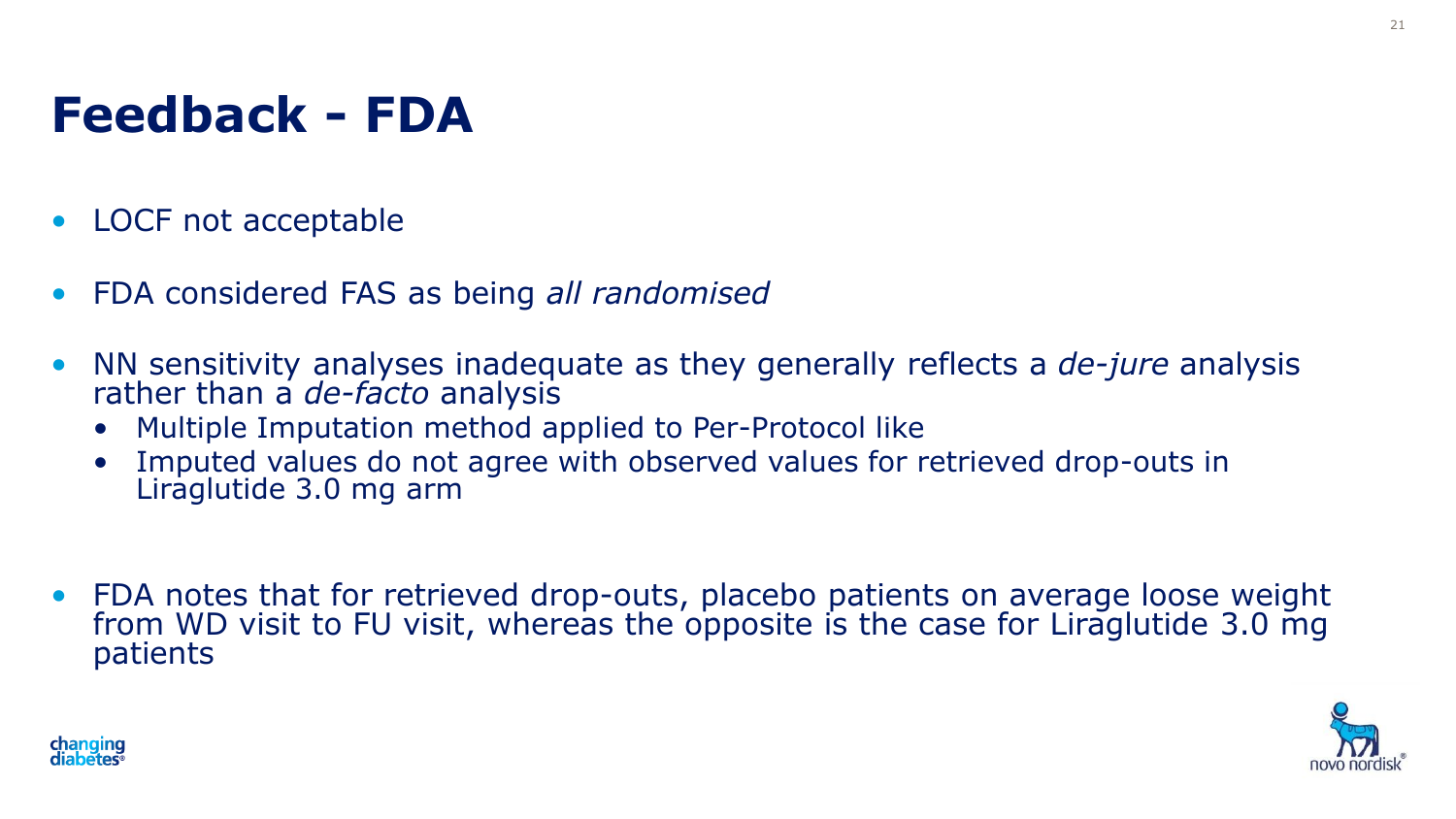# **Comparison of weight change at last visit before withdrawal and at week 56 for RD patients**

|                              |     | LAO-OT           | Week 56 (Actual) | <b>Mean Difference;</b>     |
|------------------------------|-----|------------------|------------------|-----------------------------|
| <b>Treatment Group</b>       | N   | <b>Mean</b> (SE) | <b>Mean</b> (SE) | $LAO-OT - Week 56 (95% CI)$ |
| <b>Trial 1839</b>            |     |                  |                  |                             |
| Liraglutide $3.0 \text{ mg}$ | 171 | $-4.9\%$ (0.4)   | $-3.0\%$ (0.6)   | $-1.8\%$ ( $-2.7, -1.0$ )   |
| Placebo                      | 100 | $-0.4\%$ (0.4)   | $-1.3\%$ (0.7)   | $0.9\%$ (-0.4, 2.1)         |
| <b>Trial 1922</b>            |     |                  |                  |                             |
| Liraglutide $3.0 \text{ mg}$ | 33  | $-4.4\%$ (0.7)   | $-2.5\%$ $(0.8)$ | $-1.8\%$ ( $-3.2, -0.5$ )   |
| Liraglutide 1.8 mg           | 8   | $-4.3\%$ (1.3)   | $-2.4\%$ $(1.8)$ | $-1.9\%$ ( $-5.1, 1.3$ )    |
| Placebo                      | 23  | $-1.4\%$ (0.4)   | $-1.7\%$ (0.7)   | $0.3\%$ (-1.5, 2.0)         |
| <b>Trial 1923</b>            |     |                  |                  |                             |
| Liraglutide $3.0 \text{ mg}$ | 12  | $-6.4\%$ $(1.0)$ | $-1.1\%$ (1.9)   | $-5.3\%$ ( $-7.8, -2.8$ )   |
| Placebo                      | 18  | $-0.5\%$ (1.0)   | $-1.1\%$ (2.0)   | $0.5\%$ (-2.8, 3.8)         |

Source: FDA statistical reviewer

LAO-OT: Last observation on treatment

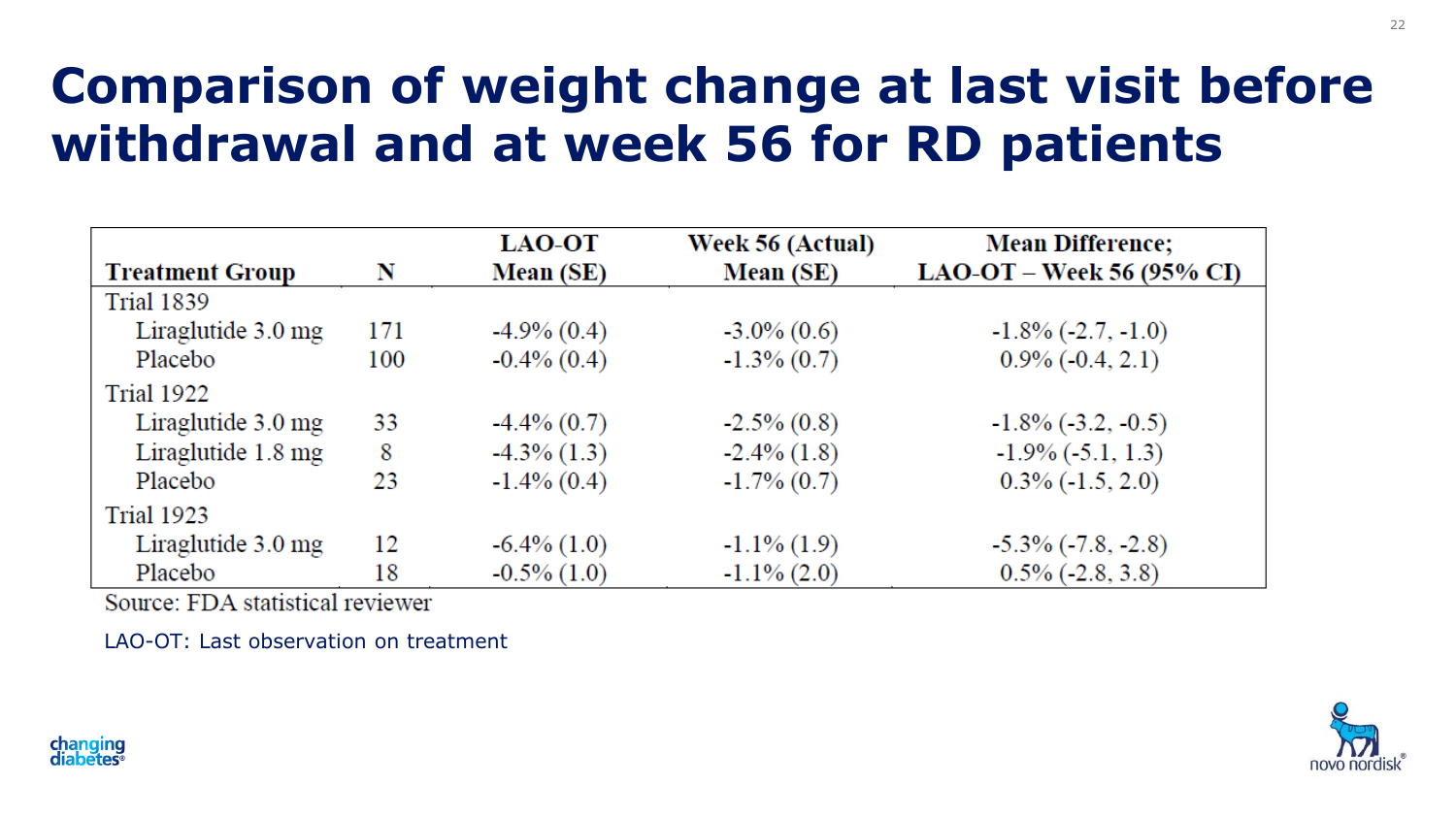### **Smoothed histograms of actual and imputed weight changes for RD patients using NN MI method**



Fasting weight change(%)

Source: FDA statistical reviewer

**changing**<br>diabetes

#### FDA comments to NN MI:

- Imputation for Liraglutide arm appear over-optimistic
- This will lead to biased results

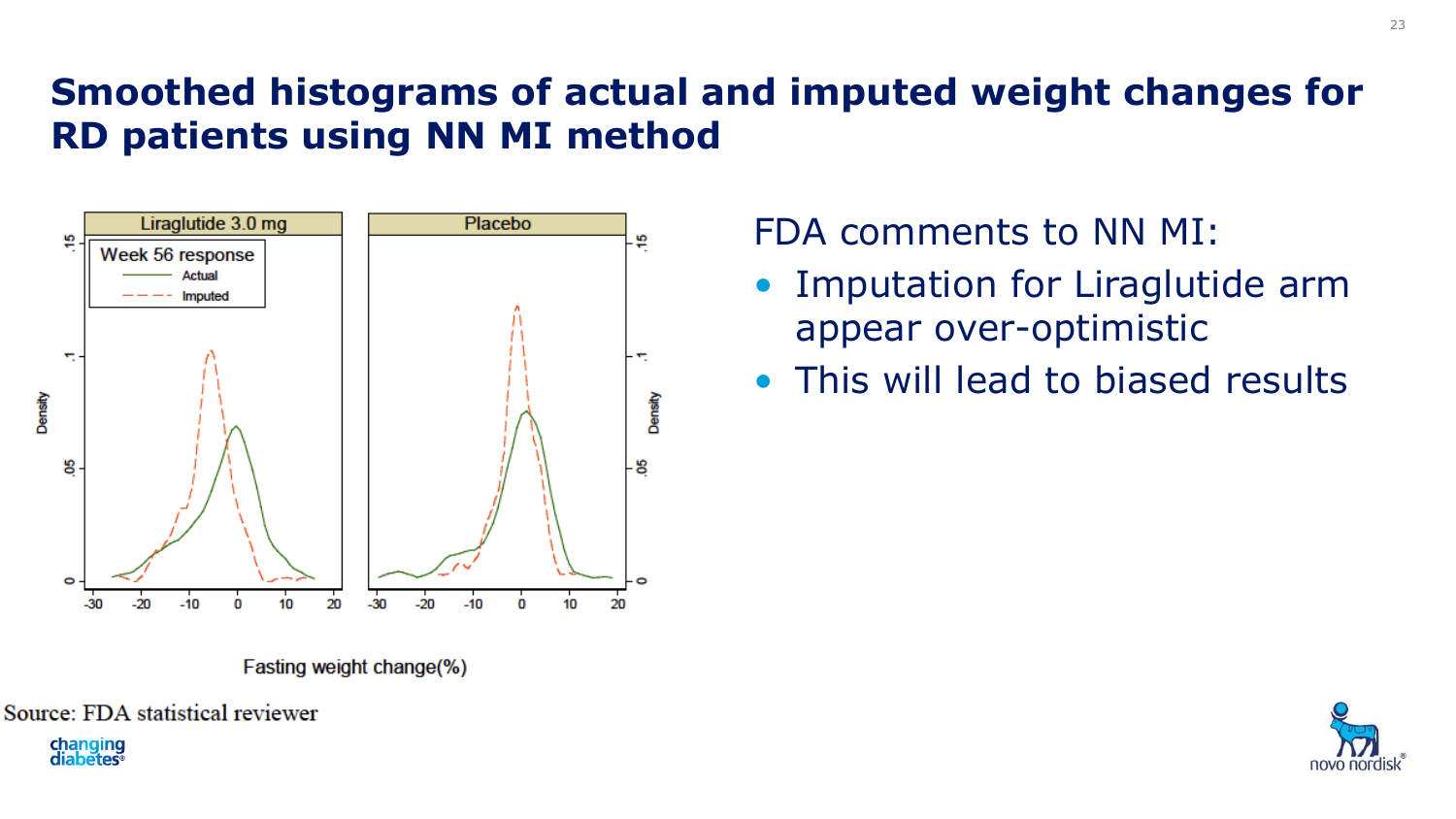### **FDA sensitivity analyses**

- FDA performed two sensitivity analyses of their own:
	- MI-RD (stated as their preferred approach):
		- Combined follow-up measurements from returning drop-outs with a MI approach:
			- MI based on observed follow-up measurements from returning drop-outs.
			- Grouping patients by treatment and time of last on-treatment measurement
		- Imputes under a MAR assumption
	- RD-Weighted:
		- Continuous endpoint analysed using weighted ANCOVA:
			- Completers assigned a weight of 1
			- Withdrawals not returning assigned a weight of zero
			- Returning drop-outs weighted depending on time of last on-treatment value
		- Imputes under a MCAR assumption



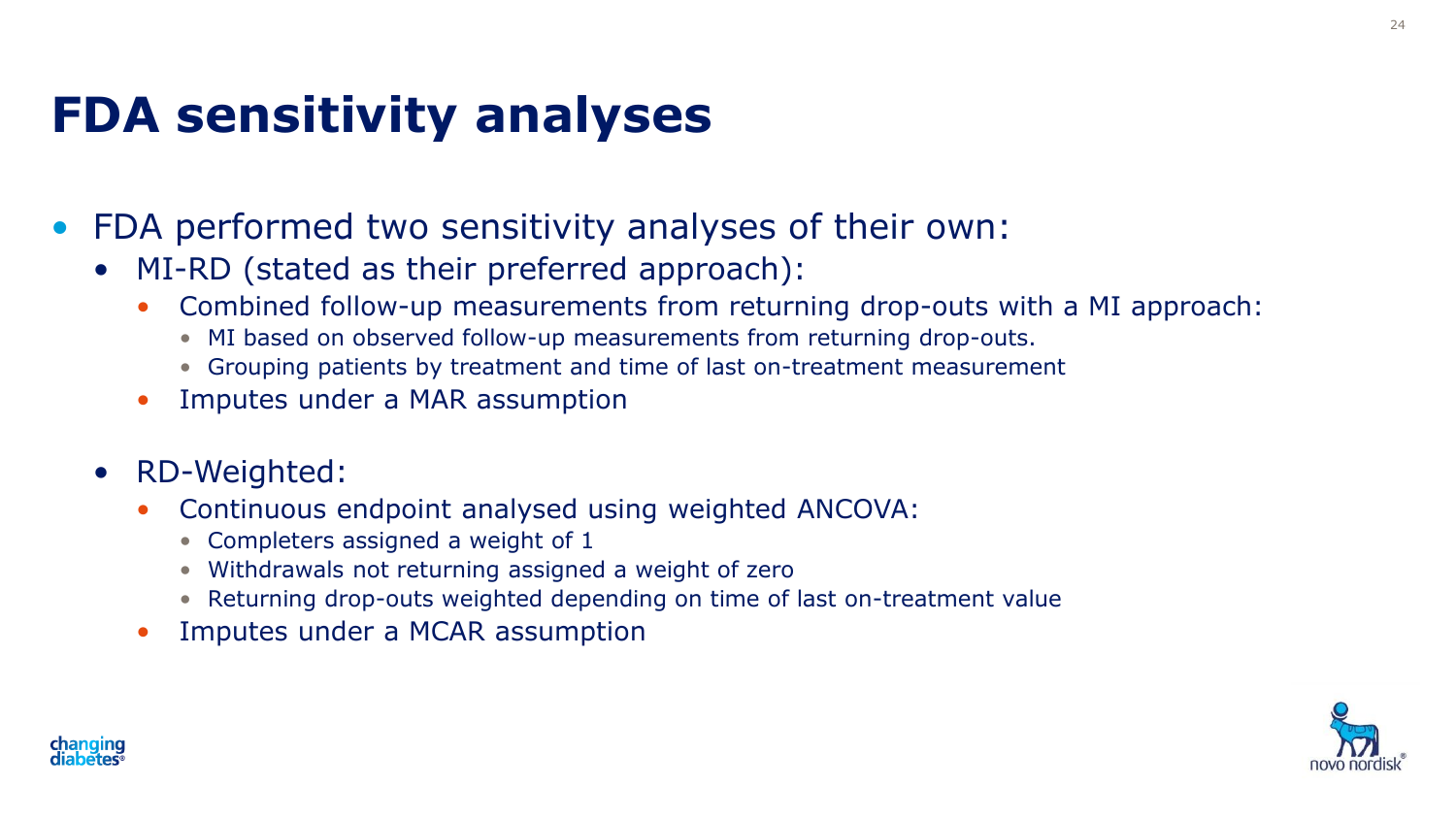### **Most Conservative Sensitivity Analyses - NN versus FDA analyses – Trial 1839**

|                                    | <b>Difference</b><br><b>Liraglutide to Placebo</b><br>[95% CI] |
|------------------------------------|----------------------------------------------------------------|
| Change in body weight (%)          |                                                                |
| <b>NN: BOCF or weight increase</b> | $-4.6$ [ $-5.1; -4.2$ ]                                        |
| <b>FDA: MI-RD</b>                  | $-4.8$ [ $-5.3$ ; $-4.3$ ]                                     |
| <b>FDA: RD-Weighted</b>            | $-3.91$                                                        |

**All randomized**



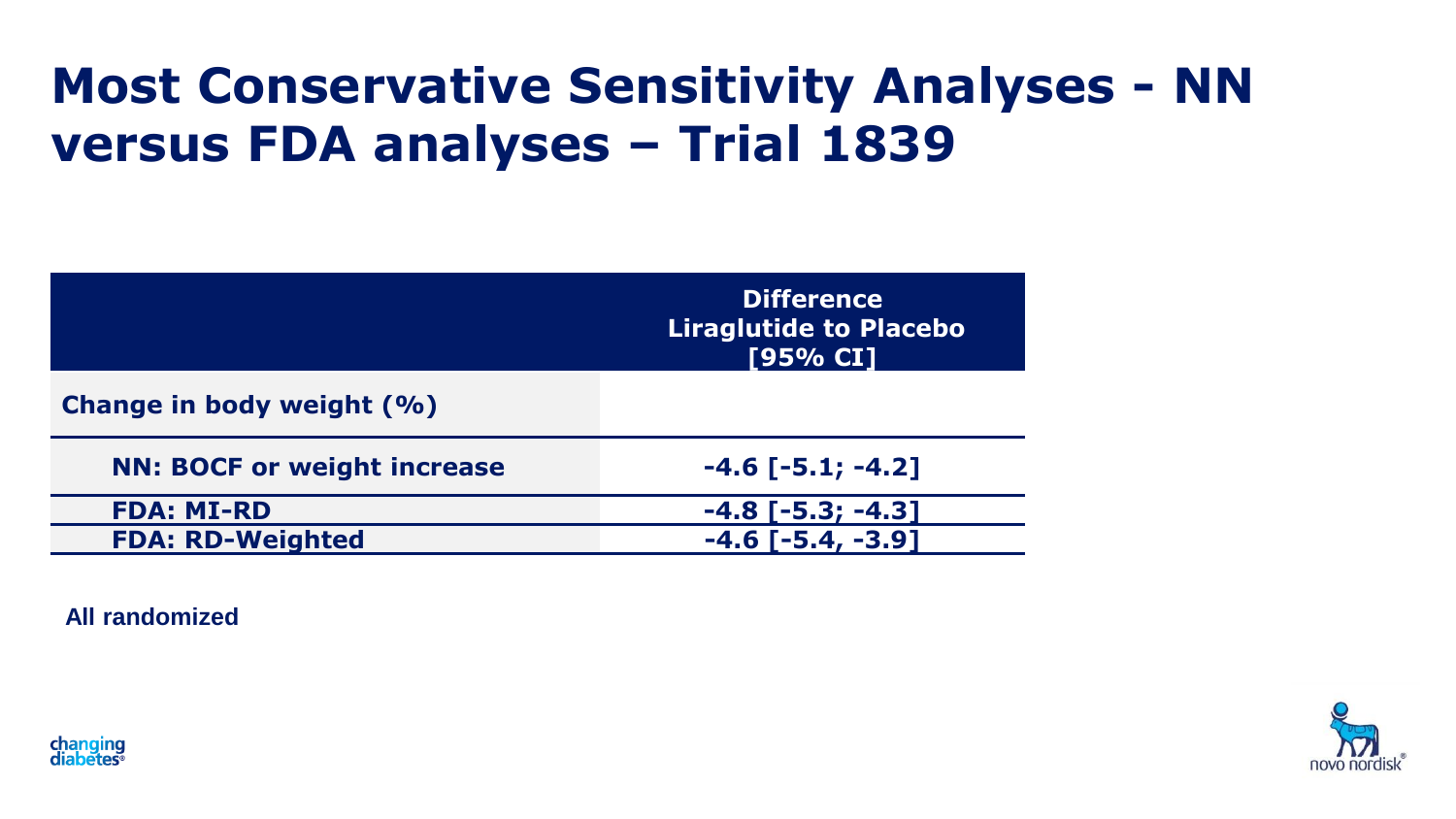### **Most Conservative Sensitivity Analyses - NN versus FDA analyses – Trial 1839**

|                           | <b>LSMean</b><br>Liraglutide 3.0<br>mg | <b>LSMean</b><br><b>Placebo</b> |
|---------------------------|----------------------------------------|---------------------------------|
| Achieving ≥5% weight loss |                                        |                                 |
| <b>NN: non-responders</b> | 53%                                    | 23%                             |
| <b>FDA: MI-RD</b>         | 62%                                    | <b>34%</b>                      |
| <b>FDA: RD-Weighted</b>   | 62%                                    | <b>31%</b>                      |

**All randomized**

**Difference between treatments were statistical significant for all**



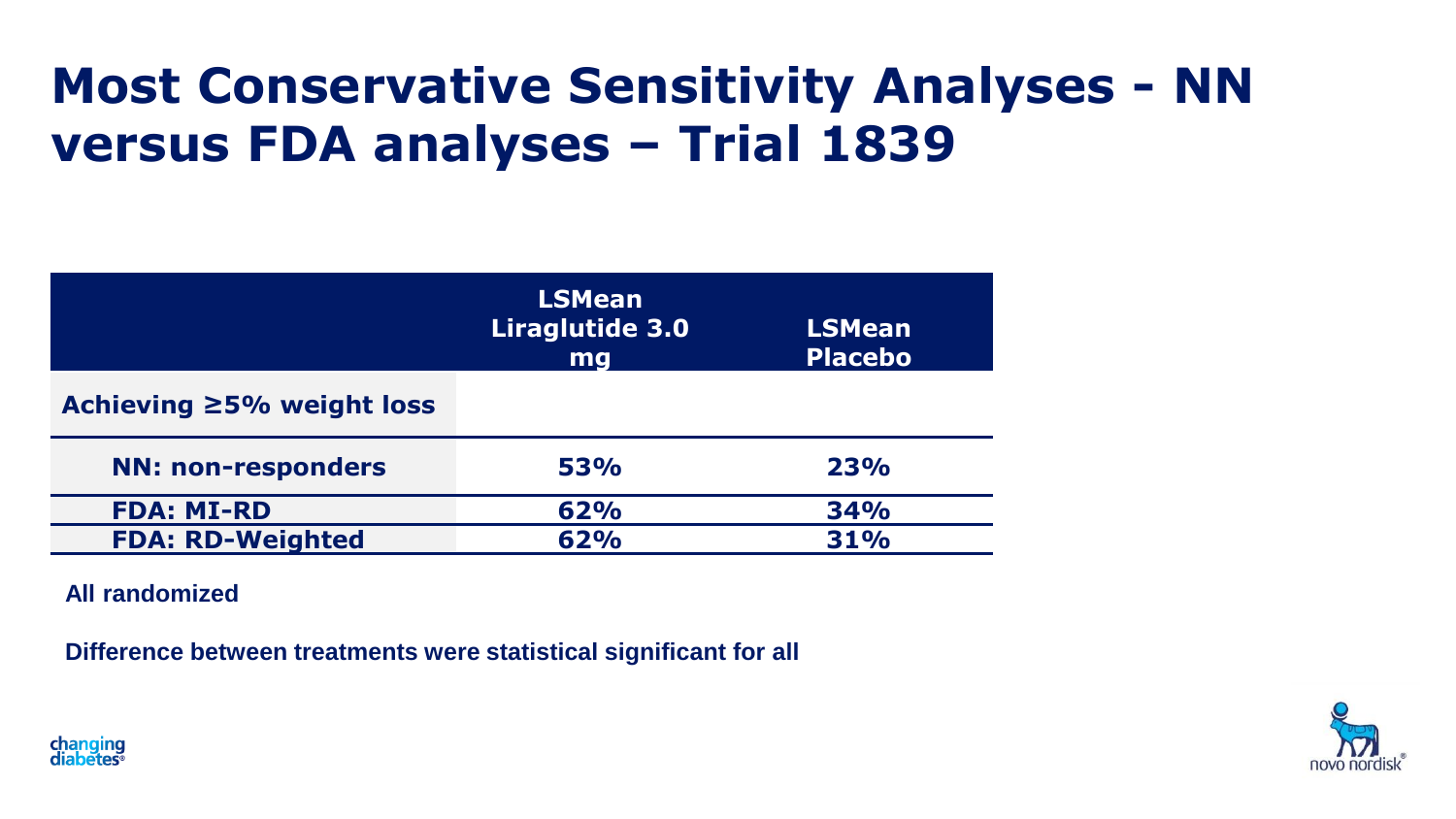### **Limitations of the FDA approach**

- The RD patients may not be representative of the non-RD patients
	- Only  $\sim$ 30% of withdrawn patients were RD
	- RD placebo patients continued to lose weight after withdrawal